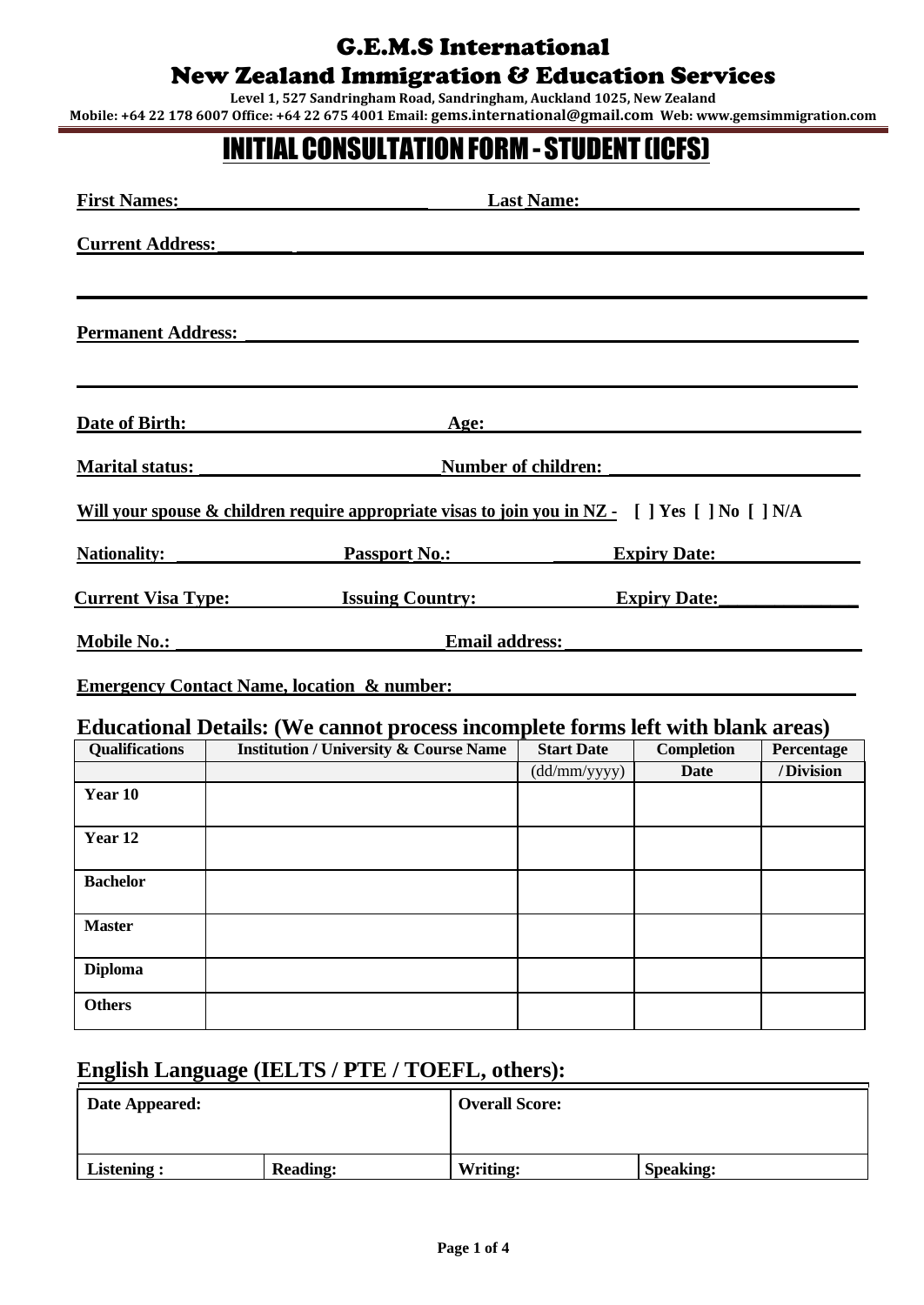**Level 1, 527 Sandringham Road, Sandringham, Auckland 1025, New Zealand**

**Mobile: +64 22 178 6007 Office: +64 22 675 4001 Email: gems.international@gmail.com Web: www.gemsimmigration.com**

#### **Employment Details: (Pls indicate full details, do not leave any area blank, use extra sheet if required to indicate/complete your full employment history in the below format only)**

(dd/mm/yyyy) (dd/mm/yyyy)

| $\frac{\langle \mathbf{u} \mathbf{u} \rangle \mathbf{u} \mathbf{u} \mathbf{u} \mathbf{u} \mathbf{u} \mathbf{u} \mathbf{u} \mathbf{u} \mathbf{u} \mathbf{u} \mathbf{u} \mathbf{u} \mathbf{u} \mathbf{u} \mathbf{u} \mathbf{u} \mathbf{u} \mathbf{u} \mathbf{u} \mathbf{u} \mathbf{u} \mathbf{u} \mathbf{u} \mathbf{u} \mathbf{u} \mathbf{u} \mathbf{u} \mathbf{u} \mathbf{u} \mathbf{u} \mathbf{u} \mathbf{u} \mathbf{u} \mathbf{$<br>Dt. From | Date To | <b>Position / Designation</b> | <b>Company Name &amp; Address</b> | <b>Company Tel/Email</b> |
|-----------------------------------------------------------------------------------------------------------------------------------------------------------------------------------------------------------------------------------------------------------------------------------------------------------------------------------------------------------------------------------------------------------------------------------------------|---------|-------------------------------|-----------------------------------|--------------------------|
|                                                                                                                                                                                                                                                                                                                                                                                                                                               |         |                               |                                   |                          |
|                                                                                                                                                                                                                                                                                                                                                                                                                                               |         |                               |                                   |                          |
|                                                                                                                                                                                                                                                                                                                                                                                                                                               |         |                               |                                   |                          |
|                                                                                                                                                                                                                                                                                                                                                                                                                                               |         |                               |                                   |                          |
|                                                                                                                                                                                                                                                                                                                                                                                                                                               |         |                               |                                   |                          |
|                                                                                                                                                                                                                                                                                                                                                                                                                                               |         |                               |                                   |                          |
|                                                                                                                                                                                                                                                                                                                                                                                                                                               |         |                               |                                   |                          |
|                                                                                                                                                                                                                                                                                                                                                                                                                                               |         |                               |                                   |                          |
|                                                                                                                                                                                                                                                                                                                                                                                                                                               |         |                               |                                   |                          |
|                                                                                                                                                                                                                                                                                                                                                                                                                                               |         |                               |                                   |                          |
|                                                                                                                                                                                                                                                                                                                                                                                                                                               |         |                               |                                   |                          |
|                                                                                                                                                                                                                                                                                                                                                                                                                                               |         |                               |                                   |                          |

### **Travel and Visa History:**

|                                   | Have you been to any other country before?<br>(If Yes, then complete the following) |                         |       |  | <b>YES</b>                          | N <sub>O</sub>    |
|-----------------------------------|-------------------------------------------------------------------------------------|-------------------------|-------|--|-------------------------------------|-------------------|
| <b>Country Visited</b>            |                                                                                     | <b>Duration of Stay</b> | From: |  | $1.$ To:                            | $1 \quad 1 \quad$ |
| <b>Country Visited</b>            |                                                                                     | <b>Duration of Stay</b> | From: |  | $1 \dots \dots \dots \dots \dots$   |                   |
| <b>Country Visited</b>            |                                                                                     | <b>Duration of Stay</b> | From: |  | $1 \ldots \ldots \ldots \ldots$ To: |                   |
| <b>Country Visited</b>            |                                                                                     | <b>Duration of Stay</b> | From: |  | $/$ $/$ To:                         |                   |
| <b>Purpose of Visit/s:</b>        |                                                                                     |                         |       |  |                                     |                   |
|                                   |                                                                                     |                         |       |  |                                     |                   |
| <b>Any Previous Visa Refusal?</b> | (If Yes, then provide the refusal letter/s)                                         |                         |       |  | <b>YES</b>                          | N <sub>O</sub>    |
| <b>Refusal Country</b>            |                                                                                     | <b>Date Refused</b>     |       |  |                                     |                   |
| Type of Visa application:         |                                                                                     |                         |       |  |                                     |                   |
| <b>Reason/s of Refusal:</b>       |                                                                                     |                         |       |  |                                     |                   |
| <b>Refusal Country</b>            |                                                                                     | <b>Date Refused</b>     |       |  |                                     |                   |
| Type of Visa application:         |                                                                                     |                         |       |  |                                     |                   |
| <b>Reason/s of Refusal:</b>       |                                                                                     |                         |       |  |                                     |                   |
| <b>Refusal Country</b>            |                                                                                     | <b>Date Refused</b>     |       |  |                                     |                   |
| <b>Type of Visa application:</b>  |                                                                                     |                         |       |  |                                     |                   |
| <b>Reason/s of Refusal:</b>       |                                                                                     |                         |       |  |                                     |                   |
| <b>Refusal Country</b>            |                                                                                     | <b>Date Refused</b>     |       |  |                                     |                   |
| <b>Type of Visa application:</b>  |                                                                                     |                         |       |  |                                     |                   |
| <b>Reason/s of Refusal:</b>       |                                                                                     |                         |       |  |                                     |                   |
| <b>Refusal Country</b>            |                                                                                     | <b>Date Refused</b>     |       |  |                                     |                   |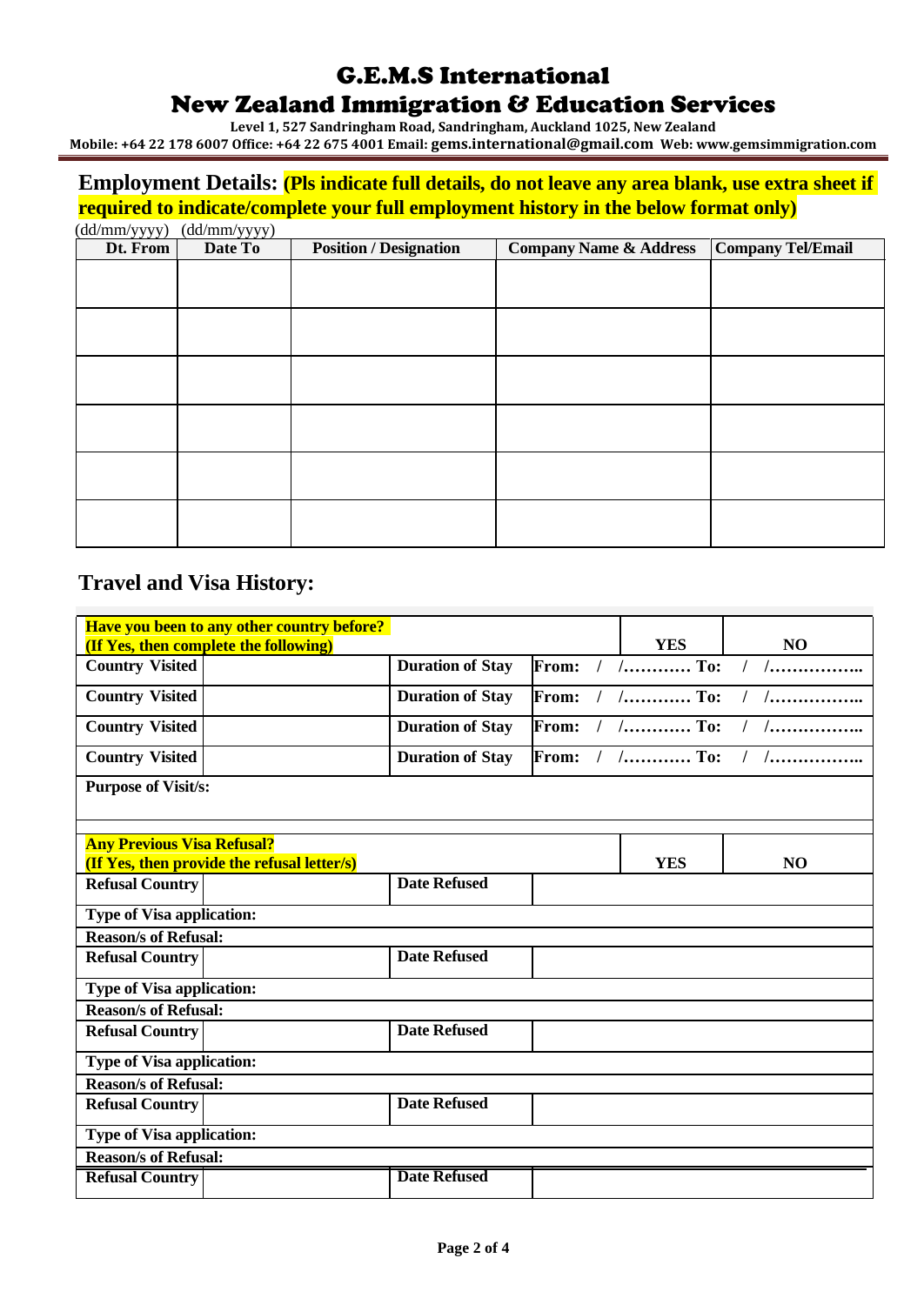**Level 1, 527 Sandringham Road, Sandringham, Auckland 1025, New Zealand**

**Mobile: +64 22 178 6007 Office: +64 22 675 4001 Email: gems.international@gmail.com Web: www.gemsimmigration.com**

#### **Study Options:**

**Course Interested:**

*(Please mention 3 optionsin priority)*

*(Please mention 3 optionsin priority)*

**University / Institute: Tick**→ **[ ] GEMS to identify and select as appropriate**

**Country / City:** *(Please mention 3 optionsin priority)*

| Please circle the answer that is applicable to you:                                          |                |
|----------------------------------------------------------------------------------------------|----------------|
| $\rightarrow$<br>Please specify the name of country where you wish to go for higher studies: |                |
| Please indicate your INZ number if any: $\rightarrow$                                        | Yes / No / N/a |
| Pls indicate your online Log in id:<br>Password:                                             |                |
| Do you have any criminal record:                                                             | Yes / No / N/a |
| Do you have any close relatives in New Zealand:                                              | Yes / No / N/a |
| Do you have any health/medical issues:                                                       | Yes / No / N/a |
| Do you speak good English (Your IELTS score is<br>Pls attach your IELTS certf:               | Yes / No / N/a |
| Do you have a current job offer in New Zealand:                                              | Yes / No / N/a |
| Do you have sufficient funds to relocate to New Zealand:                                     | Yes / No / N/a |
| Please attach your $\&$ spouse updated CV $\&$ photograph to this form:                      | Yes / No / N/a |
| Please attach copies of first, last and all pages bearing any stamp of your passport         | Yes / No / N/a |
| Please attach letter of disengagement from your previous lawyer/adviser for NZ if any        | Yes / No / N/a |
| Please attach evidence of service fees payment made to GEMS International                    | Yes / No / N/a |
| How did you hear about us $\rightarrow$ Google/Facebook/Website or through $\rightarrow$     |                |

**Imp.Note:All supporting documents should be in .pdf format with appropriate file name to each one of them. Our professional services fees**: for first time applicants of a student visa is **NZ\$1250/-,** payable at the time of agreement sign-up to **GEMS International, Auckland, ANZ Bank New Zealand Ltd., account number 06-0709-0462106-01**, through bank wire remittance or internet banking, quoting your name in reference and SWIFT code ANZBNZ22 or IFSC code ANZB0000001 and attach evidence of payment made along with this form. If you have applied earlier and have student visa refusals from any country, please ask for quote of our fees.

**University/College tuition and other fees:** Will be payable directly to the respective educational institution and we will advise of the exact amount and their bank details later depending on the institution and course selected.

**Immigration Visa application fees:** Is payable to immigration department over and above our fees indicated above and for this purpose we will need details of your international VISA debit card full number, expiry date and CVV number or you can also deposit the fees in the above GEMS bank account and we will pay using our credit card.

**Please open a free 2GB [www.dropbox.com](http://www.dropbox.com/) account with your credentials and upload all required documents there including completed, signed and scanned copy of this form in ONE separate folder and NOT multiple folders, having your name and SHARE this folder from dropbox.com with myvisadox@gmail.com, please DO NOT email or send mobile photos of your documents unless requested. All documents must be SCANNED in colour on a scanner only after necessary attestation has been done on the said document.**